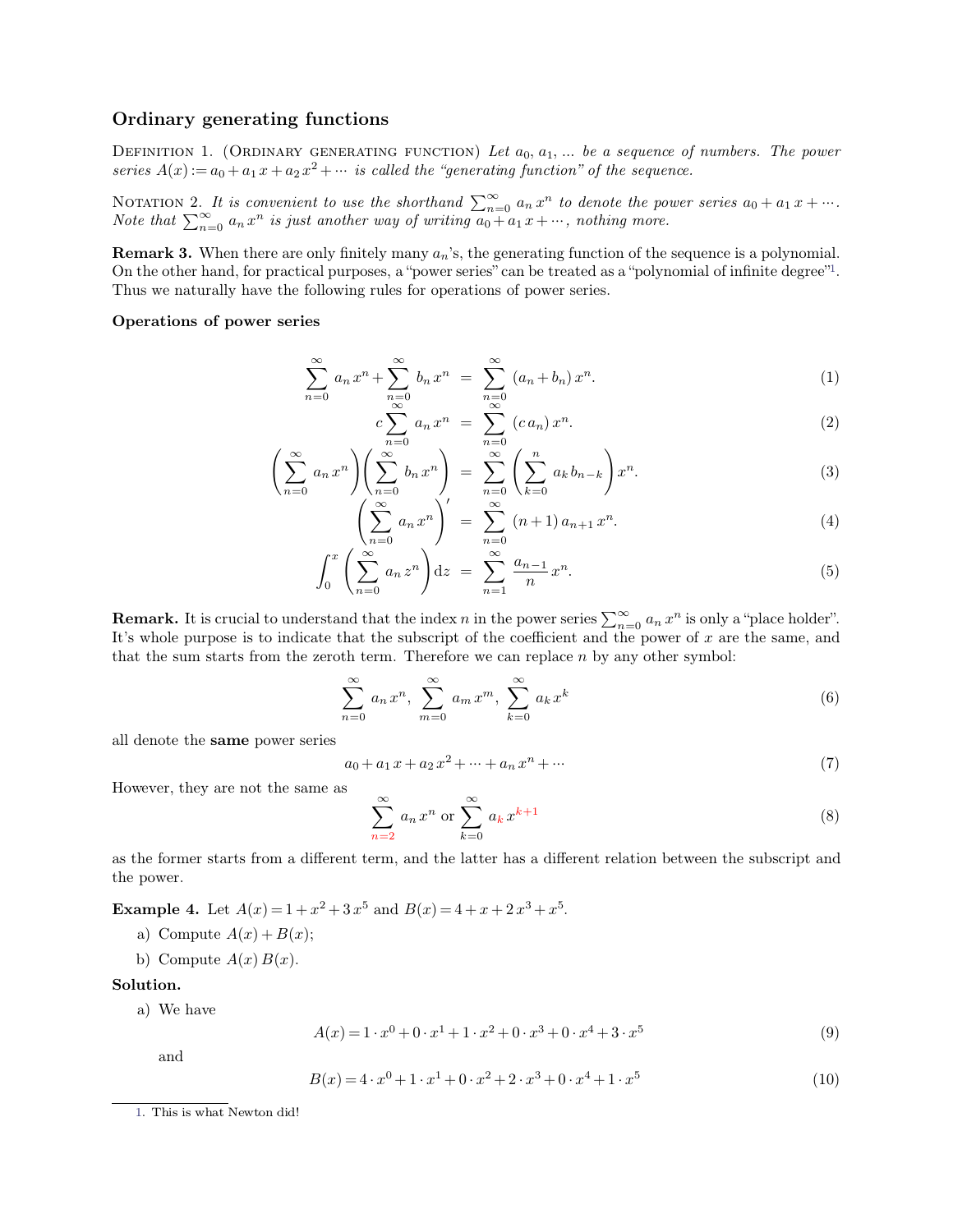so

$$
A(x) + B(x) = (1+4) \cdot x^{0} + (0+1) \cdot x^{1} + (1+0) \cdot x^{2}
$$
  
+ (0+2) \cdot x^{3} + (0+0) \cdot x^{4} + (3+1) \cdot x^{5}  
= 5 + x + x^{2} + 2x^{3} + 4x^{5}. (11)

b)By  $(9,10)$  $(9,10)$  we have

$$
+(0+2) \cdot x^{3} + (0+0) \cdot x^{4} + (3+1) \cdot x^{5}
$$
\n
$$
= 5 + x + x^{2} + 2x^{3} + 4x^{5}.
$$
\n(11)\n
$$
A(x) B(x) = (1 \times 4) x^{0} + (1 \times 1 + 0 \times 4) x^{1} + (1 \times 0 + 0 \times 1 + 1 \times 4) x^{2} + \cdots + (3 \times 1) x^{10}
$$
\n
$$
= 4 + x + 4x^{2} + 3x^{3} + 15x^{5} + 3x^{6} + x^{7} + 6x^{8} + 3x^{10}.
$$
\n(12)\nExample 5. Let  $A(x) := 2 + 3x + 4x^{2} + \cdots$  and  $B(x) := 1 + 3x + 5x^{2} + \cdots$ \na) Write  $A(x), B(x)$  into the compact form.\nb) Calculate  $A(x) + B(x)$ .  
\n(b) Calculate  $A(x) + B(x)$ .

 $x^2 + \cdots$ .

- 
- b) Calculate  $A(x) + B(x)$ .
- c) Calculate  $A(x) B(x)$ .<br>d) Calculate  $A'(x)$ .<br>a) We have  $A(x)$
- d) Calculate  $A'(x)$ .

# **Solution.**

$$
A(x) = \sum_{n=0}^{\infty} (n+2) x^n, \qquad B(x) = \sum_{n=0}^{\infty} (2n+1) x^n.
$$
 (13)

b) We have

a) We have  
\n
$$
A(x) = \sum_{n=0}^{\infty} (n+2) x^n, \qquad B(x) = \sum_{n=0}^{\infty} (2n+1) x^n.
$$
\n(b) We have  
\n
$$
A(x) + B(x) = \sum_{n=0}^{\infty} 3 (n+1) x^n.
$$
\n(c) We have the coefficient of  $x^n$  in  $A(x) B(x)$  to be

$$
A(x) + B(x) = \sum_{n=0}^{n} 3(n+1) x^{n}.
$$
\nefficient of  $x^{n}$  in  $A(x) B(x)$  to be

\n
$$
\sum_{k=0}^{n} (k+2) (2(n-k) + 1) = \sum_{k=0}^{n} (k+2) [(2n+1) - 2k]
$$
\n
$$
= \sum_{k=0}^{n} [2(2n+1) + (2n-3)k - 2k^{2}]
$$
\n
$$
= 2(n+1) (2n+1) + (2n-3) \sum_{k=0}^{n} k
$$
\n
$$
-2 \sum_{k=0}^{n} k^{2}
$$
\n
$$
= 2(n+2) (2n+1) + (2n-3) \frac{n(n+1)}{2}
$$
\n
$$
-2 \frac{n(n+1) (2n+1)}{6}
$$
\n
$$
= \frac{n^{3}}{3} + \frac{5}{2} n^{2} + \frac{25n}{6} + 2.
$$
\n(15)

d) We have

$$
= \frac{n^3}{3} + \frac{5}{2}n^2 + \frac{25n}{6} + 2.
$$
\n
$$
A'(x) = \left(\sum_{n=0}^{\infty} (n+2) x^n\right)'
$$
\n
$$
= \sum_{\substack{n=1 \ \infty \\ n=0}}^{\infty} (n+2) n x^{n-1}
$$
\n
$$
= \sum_{n=0}^{\infty} (n+3) (n+1) x^n.
$$
\n(16)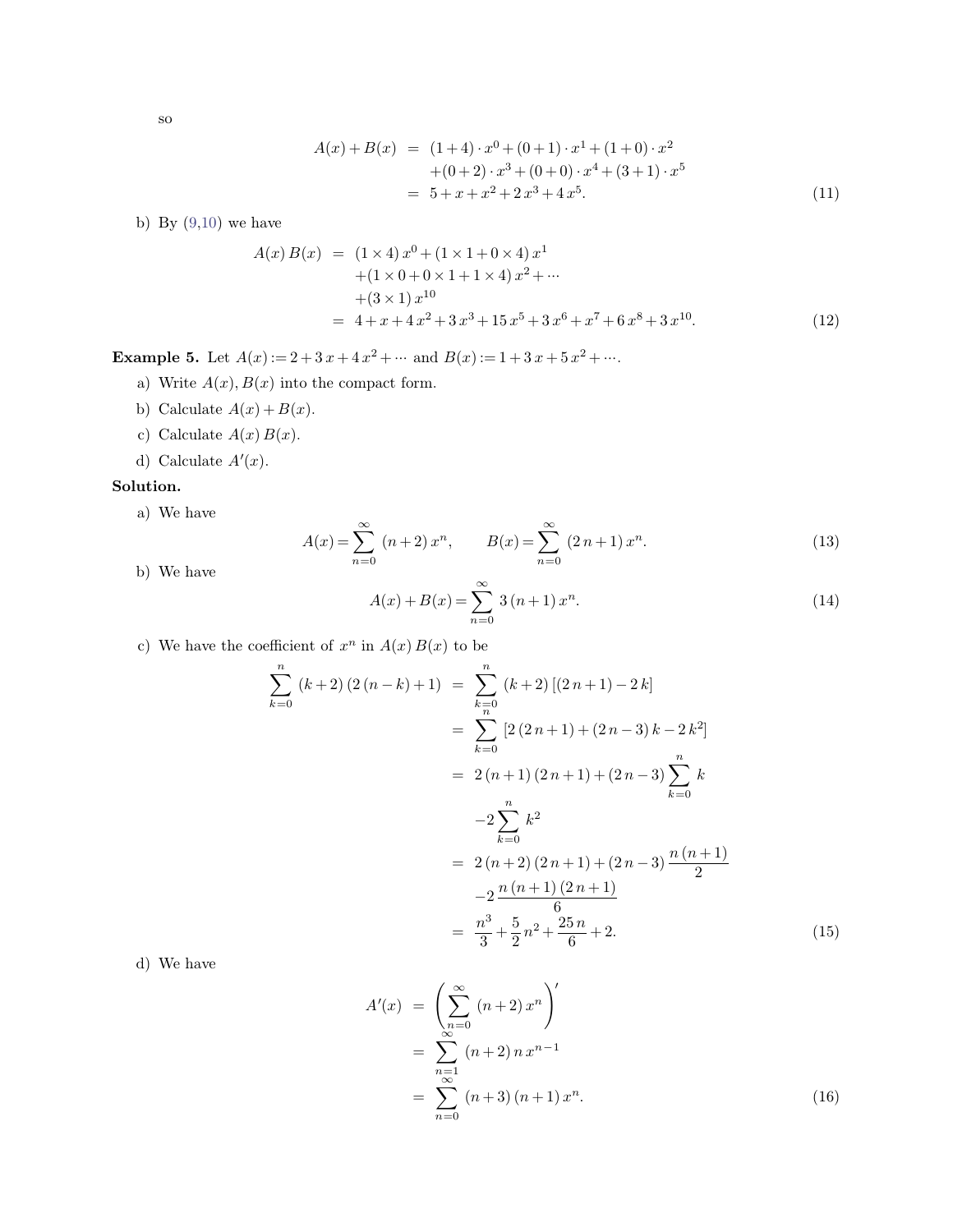**Taylor expansion**<br>In Combinatorics we usually c In Combinatorics we usually do the Taylor expansion at <sup>0</sup>.

In Combinatorics we usually do the Taylor expansion at 0.  
\n
$$
f(x) = f(0) + f'(0) x + \frac{f''(0)}{2} x^2 + \dots + \frac{f^{(n)}(0)}{n!} x^n + \dots
$$
\nIn essence, Taylor expansion is the following relation  
\n
$$
f(x) = a \text{ power series} = a \text{ polynomial of degree infinity.}
$$
\n(18)

In essence, Taylor expansion is the following relation<br> $f(x) = a$  power series=a polyn<br>The most useful Taylor expansion are

$$
f(x) = a power series = a polynomial of degree infinity.
$$
\n(18)

ower series=a polynomial of degree infinity.  
\n1 are  
\n
$$
\frac{1}{1-x} = 1 + x + x^2 + \dots = \sum_{n=0}^{\infty} x^n,
$$
\n(19)

and

<span id="page-2-0"></span>
$$
\frac{1}{1-x} = 1 + x + x^2 + \dots = \sum_{n=0}^{\infty} x^n,
$$
\n(19)\n
$$
e^x = 1 + x + \frac{x^2}{2} + \dots = \sum_{n=0}^{\infty} \frac{x^n}{n!}.
$$
\n(20)

Note thatfrom [\(19\)](#page-2-0) we have

$$
e^{x} = 1 + x + \frac{x^{2}}{2} + \dots = \sum_{n=0}^{\infty} \frac{x^{n}}{n!}.
$$
\n(20)

\n
$$
\frac{1}{(1-x)^{2}} = \left(\frac{1}{1-x}\right)' = \sum_{n=1}^{\infty} n x^{n-1} = \sum_{n=0}^{\infty} (n+1) x^{n},
$$
\n(21)

$$
\frac{1}{(1-x)^2} = \left(\frac{1}{1-x}\right)' = \sum_{n=1}^{\infty} n x^{n-1} = \sum_{n=0}^{\infty} (n+1) x^n,
$$
(21)  

$$
\frac{2}{(1-x)^3} = \left(\frac{1}{(1-x)^2}\right)' = \sum_{n=1}^{\infty} (n+1) n x^{n-1} = \sum_{n=0}^{\infty} (n+2) (n+1) x^n.
$$
(22)  
and so on.  
**Example 6.** Let  $A(x) := 2 + 3x + 4x^2 + \dots$  and  $B(x) := 1 + 3x + 5x^2 + \dots$  Calculate  $A(x) B(x)$ .  
**Solution.** We recall

and so on.  $\overline{a}$ 

$$
= 2 + 3 x + 4 x^{2} + \cdots \text{ and } B(x) := 1 + 3 x + 5 x^{2} + \cdots. \text{ Calculate } A(x) B(x).
$$
  

$$
A(x) = \sum_{n=0}^{\infty} (n+2) x^{n}, \qquad B(x) = \sum_{n=0}^{\infty} (2n+1) x^{n}.
$$
 (23)

Therefore

$$
(n+2) xn, \tB(x) = \sum_{n=0}^{\infty} (2n+1) xn.
$$
\n
$$
A(x) = \sum_{n=0}^{\infty} xn + \sum_{n=0}^{\infty} (n+1) xn
$$
\n
$$
= \frac{1}{1-x} + \frac{1}{(1-x)^2}.
$$
\n(24)

and

$$
= \frac{1}{1-x} + \frac{1}{(1-x)^2}.
$$
\n
$$
B(x) = 2 \sum_{n=0}^{\infty} (n+1) x^n - \sum_{n=0}^{\infty} x^n
$$
\n
$$
= \frac{2}{(1-x)^2} - \frac{1}{1-x}.
$$
\n(25)

Therefore

$$
A(x) B(x) = \frac{2}{(1-x)^4} + \frac{1}{(1-x)^3} - \frac{1}{(1-x)^2}
$$
  
=  $\frac{1}{3} \left( \frac{1}{1-x} \right)^m + \frac{1}{2} \left( \frac{1}{1-x} \right)^n - \left( \frac{1}{1-x} \right)^n$   
=  $\frac{1}{3} \sum_{n=0}^{\infty} (n+3) (n+2) (n+1) x^n$   
+  $\frac{1}{2} \sum_{n=0}^{\infty} (n+2) (n+1) x^n - \sum_{n=0}^{\infty} (n+1) x^n$   
=  $\frac{n^3}{3} + \frac{5}{2} n^2 + \frac{25 n}{6} + 2$ .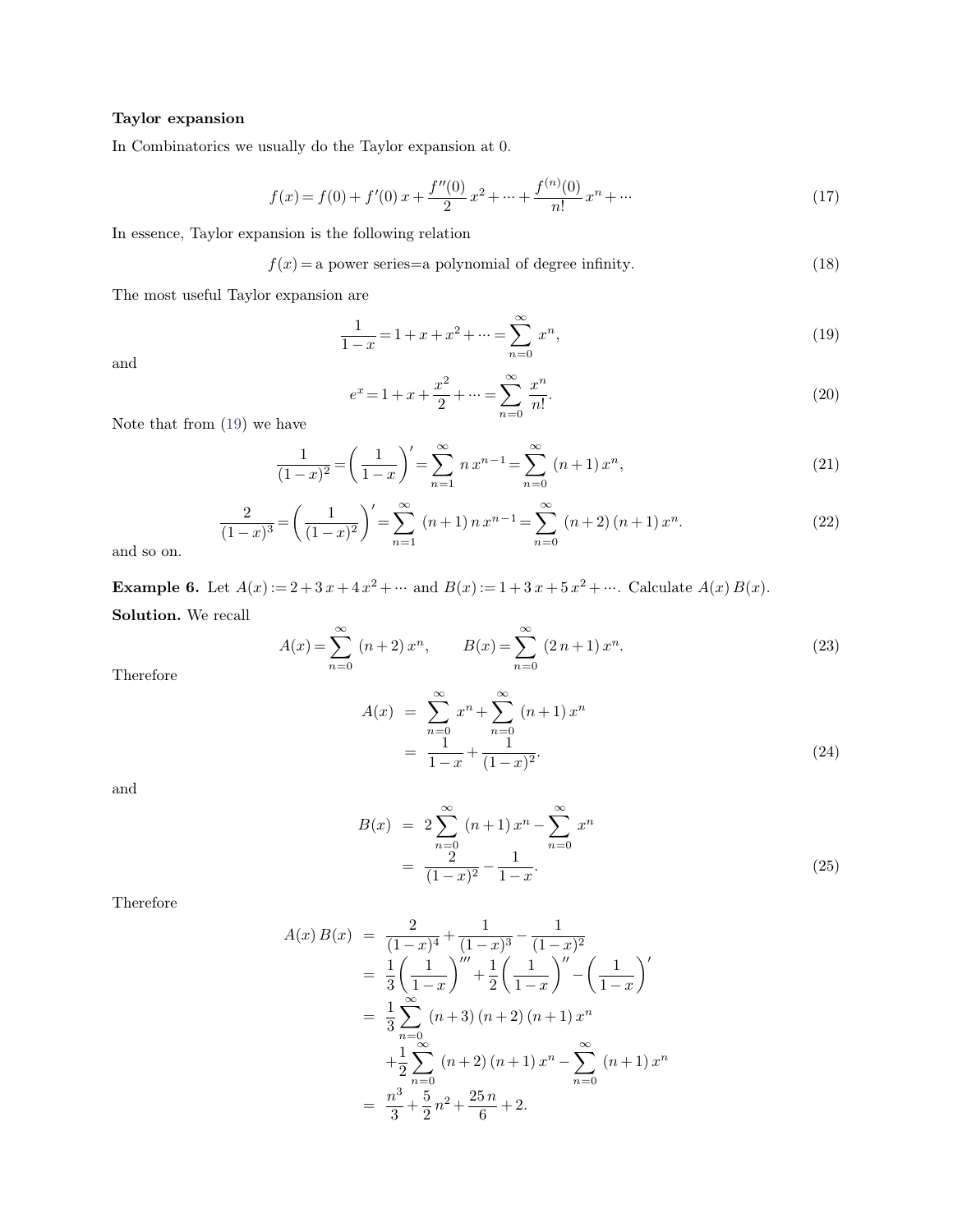**The method of partial fractions**<br>The basic idea is to write  $\frac{P}{Q}$ , where  $P, Q$  are polyn The method of partial fraction<br>The basic idea is to write  $\frac{P}{Q}$ , where sum of functions of the type  $\frac{A}{P}$ *Q* al fractions<br>, where *P*, *Q* are polynomials with degree of *P* less than degree of *Q*, into the<br> $\frac{A}{(s-r)^m}$ . It is done through the following steps. The method of partial fractions<br>The basic idea is to write  $\frac{P}{Q}$ , where  $P$ ,  $Q$  are polynomials with degree of  $P$  less<br>sum of functions of the type  $\frac{A}{(s-r)^m}$ . It is done through the following steps.<br>1. Factorize *Q* are polynomials with degree of *P* less than degree of *Q*, into the<br>is done through the following steps.<br> $Q(s) = (s - r_1) \cdots (s - r_n).$  (26)<br>wwn the terms of the RHS sum of 2. Go through  $r_1, ..., r_n$  and write down the terms of the RHS sum of<br>
2. Go through  $r_1, ..., r_n$  and write down the terms of the RHS sum of<br>  $\frac{P}{r} = \sum ...$ 

1. Factorize *Q*:

$$
Q(s) = (s - r_1) \cdots (s - r_n). \tag{26}
$$

Go through  $r_1, ..., r_n$  and write down<br>according to the following rules:<br>i. If  $r_i$  is a single real root, write  $r_1,...,r_n$  and write down the terms of th $\frac{P}{Q} = \sum \cdots$  o the following rules:<br> is a single real root, write down  $\frac{A_i}{P}$ 

$$
\frac{P}{Q} = \sum \cdots \tag{27}
$$

i. If  $r_i$  is a single real root, write down

the following rules:

\nis a single real root, write down

\n
$$
\frac{A_i}{s - r_i}.
$$
\n(28)

\nis a repeated real root, say with multiplicity  $m$ , write down

\n
$$
\frac{A_{i1}}{A_{i2}} = \frac{A_{im}}{A_{im}}
$$

ii. If  $r_i$  is a

$$
\frac{A_{i1}}{s-r_i} + \frac{A_{i2}}{(s-r_i)^2} + \dots + \frac{A_{im}}{(s-r_i)^m}.
$$
\n(29)

If  $r_i$  is a repeated real root, say with multiplicity  $m$ , write down<br>  $\frac{A_{i1}}{s-r_i} + \frac{A_{i2}}{(s-r_i)^2} + \dots + \frac{A_{im}}{(s-r_i)^m}$ . (29)<br>
After this, discard those other copies of  $r_i$  from the list  $r_1, ..., r_n$  and move on to the ne  $\frac{A_{i1}}{s-r_i} + \frac{A_{i2}}{(s-r_i)^2} + \dots + \frac{A_{im}}{(s-r_i)^m}$ .<br>After this, discard those other copies of  $r_i$  from the list  $r_1, ..., r_n$  and move on to Note that the previous "single root" case is actually contained in this case.<br>If  $r_i$ 

if  $\frac{A_{i1}}{s-r_i} + \frac{A_{i2}}{(s-r_i)^2} + \dots + \frac{A_{im}}{(s-r_i)^m}$ . (29)<br>
After this, discard those other copies of  $r_i$  from the list  $r_1, ..., r_n$  and move on to the next root.<br>
Note that the previous "single root" case is actually conta After this, discard those other copies of  $r_i$  fr<br>Note that the previous "single root" case is :<br>If  $r_i = \alpha + i \beta$  is complex root with multiplicit<br>the same multiplicity. Write down<br> $C_{i1} s + D_{i1}$ iii. If  $r_i = \alpha + i \beta$  is contained the same multip For example, if

Write down  
\n
$$
\frac{C_{i1} s + D_{i1}}{(s - \alpha)^2 + \beta^2} + \dots + \frac{C_{im} s + D_{im}}{[(s - \alpha)^2 + \beta^2]^m}.
$$
\n(30)  
\n
$$
Q(s) = (s - 1)(s - 3)^3 (s + i) (s - i),
$$
\n(31)  
\nmultiplicity) 1, 3, 3, 3, -i, i. Now to form the RHS, we go through this list

$$
Q(s) = (s-1)(s-3)^3 (s+i) (s-i),
$$
\n(31)

For example, if<br>  $Q(s) = (s-1)(s-3)^3(s+i) (s-i)$ , (30)<br>
we have six roots (counting multiplicity) 1, 3, 3, 3, -*i*, *i*. Now to form the RHS, we go through this list<br>
one by one: For example, if<br>we have six roots<br>one by one: ix roots (counting multiplicity) 1, 3, 3, 3, -*i*, *i*. Now to form the<br>
e:<br>  $1:$  Single real root  $\implies \frac{A}{s-1}$ ;<br>
3: repeated real root with multiplicity 3  $\implies \frac{B}{s-3} + \frac{C}{(s-3)^2}$ <br>
Ignore the remaining two 3's.

$$
s) = (s-1)(s-3)^3 (s+i) (s-i),
$$
\n(31)

\ntiplicity) 1, 3, 3, 3, -i, i. Now to form the RHS, we go through this list

\n1: Single real root  $\implies \frac{A}{s-1};$ 

\n(32)

\n1: Use the following equation:

- $\frac{B}{s-3} + \frac{C}{(s-3)^2} + \frac{D}{(s-3)^3};$  $(s-3)^3$ ; (33) 1: Single real root  $\implies \frac{A}{s-1}$ ; (32)<br>
repeated real root with multiplicity 3  $\implies \frac{B}{s-3} + \frac{C}{(s-3)^2} + \frac{D}{(s-3)^3}$ ; (33)<br>
Ignore the remaining two 3's. (34)<br>  $-i:$  Complex root with multiplicity 1  $\implies \frac{Es + F}{s^2 + 1}$ ted real root with multiplicity 3  $\implies \frac{B}{s-3} + \frac{C}{(s-3)^2} + \frac{D}{(s-3)^3}$ ; (33)<br>Ignore the remaining two 3's. (34)<br>Complex root with multiplicity 1  $\implies \frac{E s + F}{s^2 + 1}$ ; (35)<br>Ignore the complex conjugate *i*. (36)<br>nstant
	-

\n Ignore the remaining two 3's.\n 
$$
-i
$$
: Complex root with multiplicity 1  $\implies$   $\frac{Es+F}{s^2+1}$ ;\n \n [gmore the complex conjugate  $i$ .\n \n (36)\n \n (36)\n 

\n

\n\n 3. Determine the constants using the following procedure: We use the above example\n 
$$
O(s) - (s-1)(s-3)^3(s+i)(s-i)
$$
\n

\n\n (37)\n

l<br>Determine the cor<br>which gives

with multiplicity 1 
$$
\implies
$$
  $\frac{1}{s^2 + 1}$ ;

\ncomplex conjugate *i*.

\n(36)

\nlog the following procedure: We use the above example

\n
$$
Q(s) = (s-1)(s-3)^3 (s+i) (s-i),
$$

\n(37)

nts using the following procedure: We use the above example  
\n
$$
Q(s) = (s-1)(s-3)^3 (s+i) (s-i),
$$
\n(37)  
\n
$$
\frac{P}{Q} = \frac{A}{s-1} + \frac{B}{s-3} + \frac{C}{(s-3)^2} + \frac{D}{(s-3)^3} + \frac{Es+F}{s^2+1}
$$
\n(38)

$$
Q(s) = (s-1)(s-3)^3 (s+i) (s-i),
$$
\n(37)

\nwhich gives

\n
$$
\frac{P}{Q} = \frac{A}{s-1} + \frac{B}{s-3} + \frac{C}{(s-3)^2} + \frac{D}{(s-3)^3} + \frac{E s + F}{s^2 + 1}
$$
\n(38)

\n
$$
P(s) = A (s-3)^3 (s^2 + 1) + B (s-1) (s-3)^2 (s^2 + 1) + C (s-1) (s-3) (s^2 + 1) + D (s-1) (s^2 + 1) +
$$
\n
$$
(E s + F) (s - 1) (s - 3)^3.
$$
\n(39)

\ni. Set *s* to be each of the single real roots. This would immediately give all the constants corresponding to those single roots.

\nIn our example, we see that setting  $s = 1$  immediately gives *A*.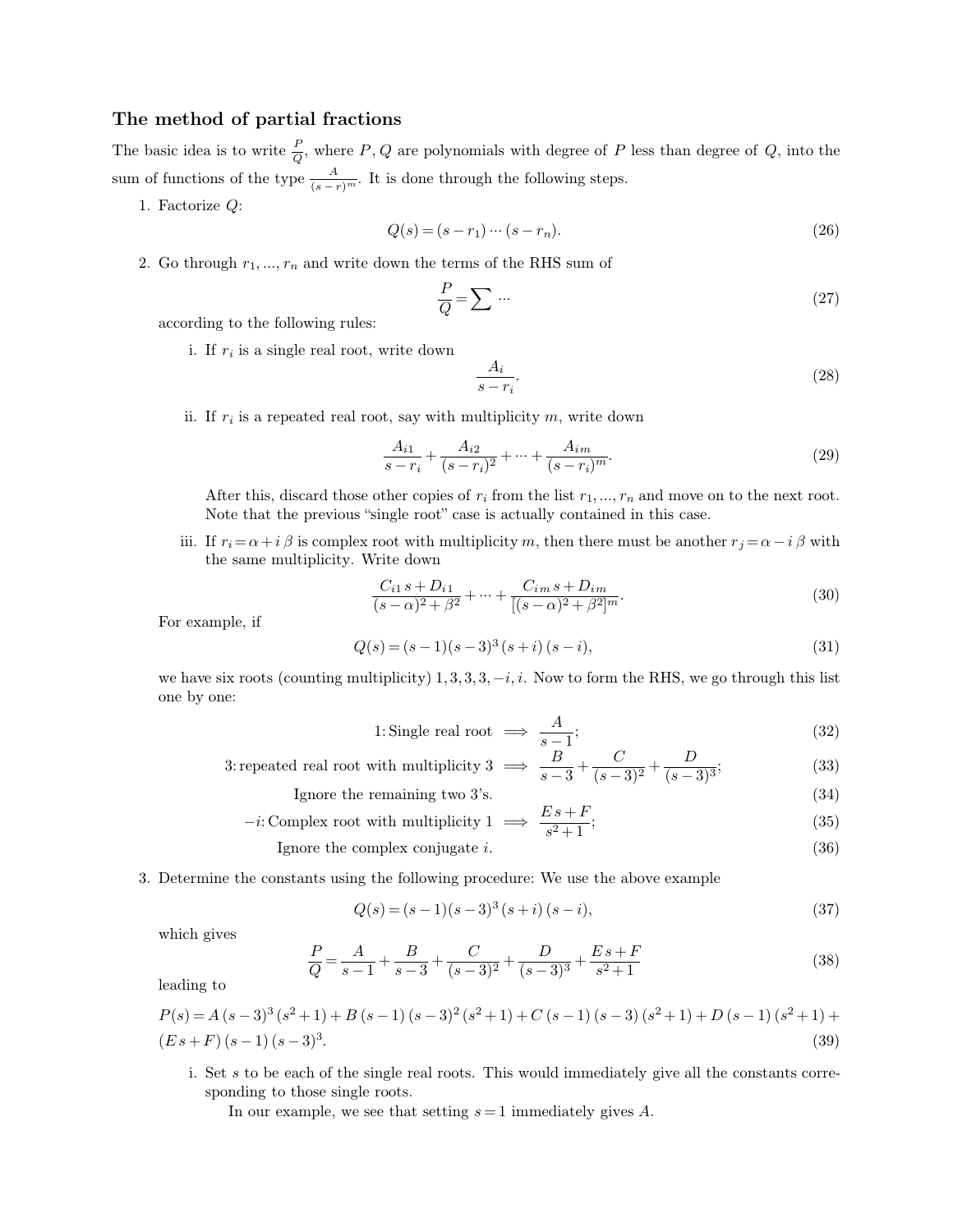ii. Set *<sup>s</sup>* to be the repeated real roots. This would immediately give all the constants in the last Set  $s$  to be the repeated real roots. This would immediately g<br>terms of the terms corresponding to those repeated roots.<br>In our example, setting  $s = 3$  immediately gives  $D$ . 9 is to be the repeated real roots. This would immediately give all the constants in the last ms of the terms corresponding to those repeated roots.<br>
In our example, setting  $s = 3$  immediately gives *D*.<br>
■ At this stage o be the repeated real roots. This<br>of the terms corresponding to thos<br>our example, setting  $s = 3$  immediating once we obtain<br> $P'(s) = A[2(s-3)(s^2+1)]$ 

In our example, setting  $s = 3$  immediately gives  $D$ .<br>
• At this stage, you may want to try the "different entiating once we obtain

Our example, setting 
$$
s = 3
$$
 immediately gives *D*.  
\nAt this stage, you may want to try the "differentiation method". In our example, differ-  
\nentiating once we obtain  
\n
$$
P'(s) = A[2(s-3)(s^2+1)+(s-3)^2(2s)] +B[(s-3)^2(s^2+1)+(s-1)(s-3)(s^2+1)+2s(s-1)(s-3)^2] +C[(s-3)(s^2+1)+(s-1)(s^2+1)+2s(s-1)(s-3)] +D[s^2+1+2s(s-1)] +E[(s-1)(s-3)^3] + (Es+F)[(s-3)^3+3(s-1)(s-3)^2].
$$
\n(40)  
\nLooks very complicated, but as soon as we substitute  $s = 3$ , only *C* and *D* remain. As  
\nwe have already found *D*, determining *C* is easy.  
\nDifferentiate again and then set  $s = 3$ , we obtain one equation for *B*, *C*, *D*. Since we  
\nalready know *C*, *D*, *B* is immediately determined.

 $+E[(s-1)(s-3)^3] + (Es+F)[(s-3)^3]$ <br>Looks very complicated, but as soon as we substitute we have already found *D*, determining *C* is easy.<br>Differentiate again and then set  $s=3$ , we obtain one already know *C*, *D*, *B* is immed

Looks very c<br>we have alree Differenti<br>already know<br>iii. Set  $s = 0$ .<br>iv. If there are still son

- 
- iv. If there are still some constants need to be determined, compare the coefficient for the highest in. Set  $s = 0$ .<br>iv. If there are still some constants need to be determined, compare the coefficient for the highest pow Differentiate again and then set  $s = 3$ , we obtain one equation for  $B, C, D$ . Since we already know  $C, D, B$  is immediately determined.<br>Set  $s = 0$ .<br>If there are still some constants need to be determined, compare the coeffi example, If there are still some constants need to be determined, compare the coefficient for the highest<br>power term  $s^n$  of the RHS. Note that as *P* has lower degree, we always have  $0 = \dots$ . In our<br>example,<br> $P(s) = A (s - 3)^3 (s^2 + 1) +$ ne highest<br>  $\cdots$  In our<br>  $\binom{2^2 + 1}{4}$ *D* (*s*  $\bar{f}$  *n* (*s*  $\bar{f}$  *c*  $\bar{f}$  *f*  $\bar{f}$  *n*  $\bar{f}$  *f*  $\bar{f}$  *f*  $\bar{f}$  *f*  $\bar{f}$  *f*  $\bar{f}$  *f*  $\bar{f}$  *f*  $\bar{f}$  *f*  $\bar{f}$  *f*  $\bar{f}$  *f*  $\bar{f}$  *f*  $\bar{f}$  *f*  $\bar{f}$  *f*  $\bar{f}$  *f*  $\bar$

example,  
\n
$$
P(s) = A (s - 3)^{3} (s^{2} + 1) + B (s - 1) (s - 3)^{2} (s^{2} + 1) + C (s - 1) (s - 3) (s^{2} + 1) + D (s - 1) (s^{2} + 1) + (Es + F) (s - 1) (s - 3)^{3}.
$$
\n(41)  
\nThe higher order term on the RHS is  $s^{5}$ . Assuming  
\n
$$
P(s) = p_{5} s^{5} + \cdots
$$
\n(42)  
\nwe have  
\n
$$
p_{5} = A + B + E.
$$
\n(43)

 $5\quad A$  ss11

$$
P(s) = p_5 s^5 + \dots \tag{42}
$$

$$
p_5 = A + B + E.\tag{43}
$$

 $P(s) = p_5 s^5 + \cdots$  (42)<br>
we have<br>  $p_5 = A + B + E.$  (43)<br>
Note that this is equivalent to setting  $s = \infty$ .<br>
v. Let's say there are *k* constants still need to be determined. Set *s* to be *k* arbitrary values. You<br>
will obtain  $p_5 = A + B + E.$ <br>Note that this is equivalent to setting  $s = \infty$ .<br>Let's say there are *k* constants still need to be determined. S<br>will obtain *k* equations for these *k* costants, solve them.<br>In our example,  $k = 0$  if we hav In our example,  $k = 0$  if we have used the differentiation method,  $k = 2$  if we haven't.<br>In our example,  $k = 0$  if we have used the "differentiation method",  $k = 2$  if we haven't.

**Example 7.** Compute the partial fraction expansion of

these *k* costants, solve them.  
\nwe have used the "differentiation method", 
$$
k = 2
$$
 if we haven't.  
\n
$$
\frac{6 s^2 - 13 s + 2}{s (s - 1) (s - 6)}.
$$
\n(44)  
\nsee of the denominator is indeed higher than the degree of the

**Example 7.** Compute the partial fraction expansion of<br>  $\frac{6 s^2 - 13 s + 2}{s (s - 1) (s - 6)}$ . (44)<br> **Solution.** First we check that the degree of the denominator is indeed higher than the degree of the nominator. Thus we can w **Example 7:** Compute the partial risk<br>**Solution.** First we check that the comminator. Thus we can write nominator. Thus we can write<br>Summing the RHS gives

$$
\frac{6 s^2 - 13 s + 2}{s (s - 1) (s - 6)}.
$$
\n(44)

\nthe degree of the denominator is indeed higher than the degree of the

\n
$$
\frac{6 s^2 - 13 s + 2}{s (s - 1) (s - 6)} = \frac{A}{s} + \frac{B}{s - 1} + \frac{C}{s - 6}.
$$
\n(45)

nominator. Thus we can write

\n
$$
\frac{6 s^{2} - 13 s + 2}{s (s - 1) (s - 6)} = \frac{A}{s} + \frac{B}{s - 1} + \frac{C}{s - 6}.
$$
\nSumming the RHS gives

\n
$$
\frac{A}{s} + \frac{B}{s - 1} + \frac{C}{s - 6} = \frac{A (s - 1) (s - 6) + B s (s - 6) + C s (s - 1)}{s (s - 1) (s - 6)}.
$$
\nWe need to find A, B, C such that

\n
$$
A (s - 1) (s - 6) + B s (s - 6) + C s (s - 1) = 6 s^{2} - 13 s + 2.
$$
\n(47)

\nNaïvely, one may want to expand the LHS into

We need to find A, B, C such that  
\n
$$
A(s-1)(s-6) + Bs(s-6) + Cs(s-1) = 6s^2 - 13s + 2.
$$
 (47)  
\nNaively, one may want to expand the LHS into  
\n
$$
(A+B+C) s^2 + (-7A - 6B - C) s + 6A
$$
 (48)

$$
(A+B+C)s^2 + (-7A - 6B - C)s + 6A
$$
\n(48)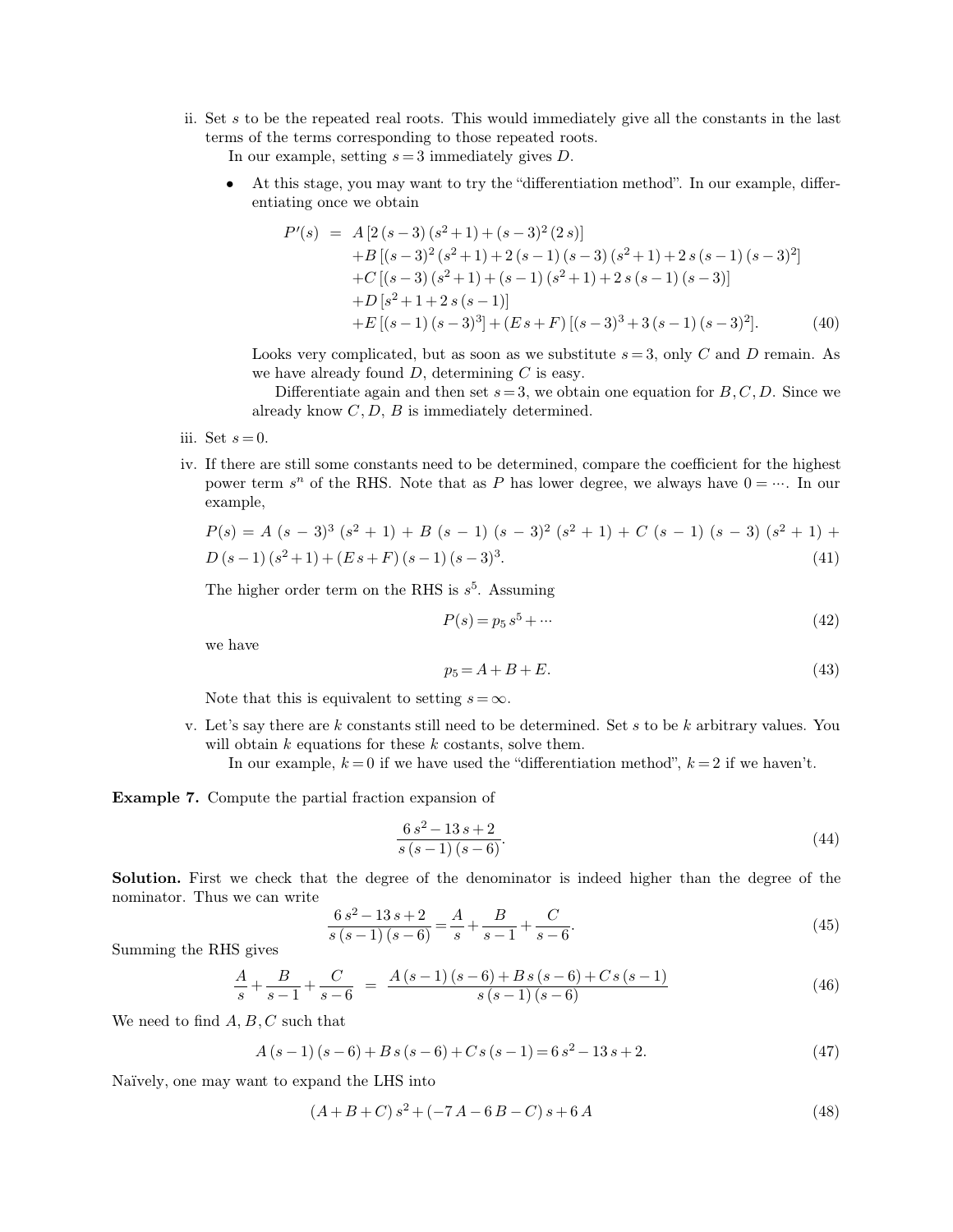and then solve

$$
A + B + C = 6 \tag{49}
$$

$$
A + B + C = 6
$$
(49)  
-7A-6B-C = -13 (50)  
6A = 2. (51)  
The key observation is that when we set  $s = 0, 1, 6$ , exactly two of the

$$
6A = 2.\t\t(51)
$$

 $A + B + C = 6$  (49)<br>  $-7A - 6B - C = -13$  (50)<br>  $6A = 2$ . (51)<br>
However there is a much simpler way. The key observation is that when we set  $s = 0, 1, 6$ , exactly two of the<br>
three terms vanish. In other words, when we set  $s = 0, 1$  $A + B + C = 6$  (49)<br>  $-7A - 6B - C = -13$  (50)<br>  $6A = 2.$  (51)<br>
However there is a much simpler way. The key observation is that when we set  $s = 0, 1, 6$ , exactly two of the<br>
three terms vanish. In other words, when we set  $s = 0, 1$  $-7A - 6B - C = -13$ <br>6  $A = 2$ .<br>However there is a much simpler way. The key observation is that three terms vanish. In other words, when we set  $s = 0, 1, 6$ , exactly condition, one unknown, linear: the simplest equation possib wever there is a much simpler way. The key observation is that when we set  $s = 0, 1, 6$ , exactly two of the ee terms vanish. In other words, when we set  $s = 0, 1, 6$ , exactly one unknown is left in the equation – one atio

$$
4(0-1)(0-6) = 2 \Longrightarrow A = 1/3. \tag{52}
$$

$$
B(1-6) = -5 \Longrightarrow B = 1. \tag{53}
$$

• Setting  $s = 6$ , we have Setting  $s = 6$ , we have  $\sum_{s=1}^{\infty}$ 

\n- Setting 
$$
s = 0
$$
, we have\n  $A(0-1)(0-6) = 2 \Longrightarrow A = 1/3.$ \n
\n- Setting  $s = 1$ , we have\n  $B(1-6) = -5 \Longrightarrow B = 1.$ \n
\n- Setting  $s = 6$ , we have\n  $C6(6-1) = 216 - 78 + 2 = 140 \Longrightarrow C = 14/3.$ \n
\n- (54)
\n

$$
-1) = 216 - 78 + 2 = 140 \Longrightarrow C = 14/3.
$$
\n
$$
A = \frac{1}{3}, \quad B = 1, \quad C = \frac{14}{3}.
$$
\n(55)

Thus the solution is<br>  $A = \frac{1}{3}$ ,  $B = 1$ , *C*<br> **Example 8.** Compute the partial fraction expansion of<br>  $\frac{5s^2 + 34s + 53}{s}$ 

**Example 8.** Compute the partial fraction expansion of 
$$
\frac{5 s^2 + 34 s + 53}{(s+3)^2 (s+1)}
$$
  $(56)$   
**Solution.** Again, we first check that the nominator's degree is lower.  
Next we write the function into partial fractions:

 $\frac{5s^2 + 34s + 53}{(s+3)^2(s+1)}$ <br>ution. Again, we first check that the nominator's deg<br>Next we write the function into partial fractions:<br> $5s^2 + 34s + 53$ 

eck that the nominator's degree is lower.  
\nn into partial fractions:  
\n
$$
\frac{5 s^2 + 34 s + 53}{(s+3)^2 (s+1)} = \frac{A}{s+3} + \frac{B}{(s+3)^2} + \frac{C}{s+1}.
$$
\n(57)  
\ne

Calculating the RHS, we have

Next we write the function into partial fractions:  
\n
$$
\frac{5 s^2 + 34 s + 53}{(s+3)^2 (s+1)} = \frac{A}{s+3} + \frac{B}{(s+3)^2} + \frac{C}{s+1}.
$$
\n
$$
\text{Iculating the RHS, we have}
$$
\n
$$
\frac{A}{s+3} + \frac{B}{(s+3)^2} + \frac{C}{s+1} = \frac{A(s+3)(s+1) + B(s+1) + C(s+3)^2}{(s+3)^2 (s+1)}.
$$
\n
$$
\text{24. } (58)
$$
\n
$$
\text{25. } (59)
$$
\n
$$
\text{26. } (59)
$$
\n
$$
\text{27. } (59)
$$
\n
$$
\text{28. } (59)
$$

We need  $A, B, C$  such that<br>  $A (s +$ <br>
Setting  $s = -3$ , we have

h that  
\n
$$
A(s+3)(s+1) + B(s+1) + C(s+3)^2 = 5s^2 + 34s + 53.
$$
 (59)  
\n $B(-3+1) = 45 - 102 + 53 = -4 \Longrightarrow B = 2.$  (60)  
\n $32s$ 

 $A(s+3)$  (Setting  $s = -3$ , we have  $B$ <br>Setting  $s = -1$ , we have

$$
B(-3+1) = 45 - 102 + 53 = -4 \Longrightarrow B = 2. \tag{60}
$$

$$
B(-3+1) = 45 - 102 + 53 = -4 \Longrightarrow B = 2.
$$
  
(60)  

$$
C(-1+3)^2 = 5 - 34 + 53 = 24 \Longrightarrow C = 6.
$$
  
(61)  
to obtain  

$$
3A + B + 9C = 53 \Longrightarrow A = -1.
$$
  
(62)  
partial fraction expansion of

 $B(-3+1) = 45 - 105$ <br>Setting  $s = -1$ , we have<br> $C(-1+3)^2 = 5 - 34$ <br>To determine *A*, we pick  $s = 0$  to obtain<br> $3A + B + 9C =$ 

$$
3A + B + 9C = 53 \Longrightarrow A = -1.
$$
\n<sup>(62)</sup>

To determine A, we pick  $s = 0$  to obtain<br>  $3A + B + 9C = 53 \Longrightarrow$ <br> **Example 9.** Compute the partial fraction expansion of

$$
3A + B + 9C = 53 \Longrightarrow A = -1.
$$
\n**Example 9.** Compute the partial fraction expansion of

\n
$$
\frac{7s^2 + 23s + 30}{(s-2)(s^2 + 2s + 5)}.
$$
\n**Solution.** Again, the degree of the nominator is lower. Check.

\nWe write

\n
$$
5a + 3b + 3c = 5
$$
\n**Example 9.** Compute the partial fraction expansion of

\n
$$
5a + 3c = 5
$$
\n**Example 10.** Show that, the difference between the two numbers labeled  $s$  and  $s$  are the same as  $s$  and  $s$  are the same as  $s$  and  $s$  are the same as  $s$  and  $s$  are the same as  $s$  and  $s$  are the same as  $s$  and  $s$  are the same as  $s$  and  $s$  are the same as  $s$  and  $s$  are the same as  $s$  and  $s$  are the same as  $s$  and  $s$  are the same as  $s$  and  $s$  are the same as  $s$  and  $s$  are the same as  $s$  and  $s$  are the same as  $s$  and  $s$  are the same as  $s$  and  $s$  are the same as  $s$  and  $s$  are the same as  $s$  and  $s$  are the same as  $s$  and  $s$  are the same as  $s$  and  $s$  are the same as  $s$  and  $s$  are the same as  $s$  and  $s$  are the same as  $s$  and  $s$  are the same as  $s$  and  $s$  are the same as  $s$  and  $s$  are the same as  $s$  and  $s$  are the same as  $s$  and  $s$  are the same as  $s$  and  $s$  are the same as  $s$  and  $s$  are the same as  $s$  and  $s$  are the same as  $s$  and  $s$  are the same as  $s$  and  $s$  are the same as  $s$  and  $s$  are the same as  $s$  and  $s$  are the same as

**ample 9.** Comp<br> **ution.** Again, the write<br>  $7s^2 + 2r^2 + 2r^2 + 2r^2$ 

Again, the degree of the nominator is lower. Check.  
\n
$$
\frac{7s^2 + 25s + 50}{(s-2)(s^2+2s+5)} = \frac{A}{s-2} + \frac{Bs+C}{s^2+2s+5} = \frac{A(s^2+2s+5) + (Bs+C)(s-2)}{(s-2)(s^2+2s+5)}.
$$
\n(64)